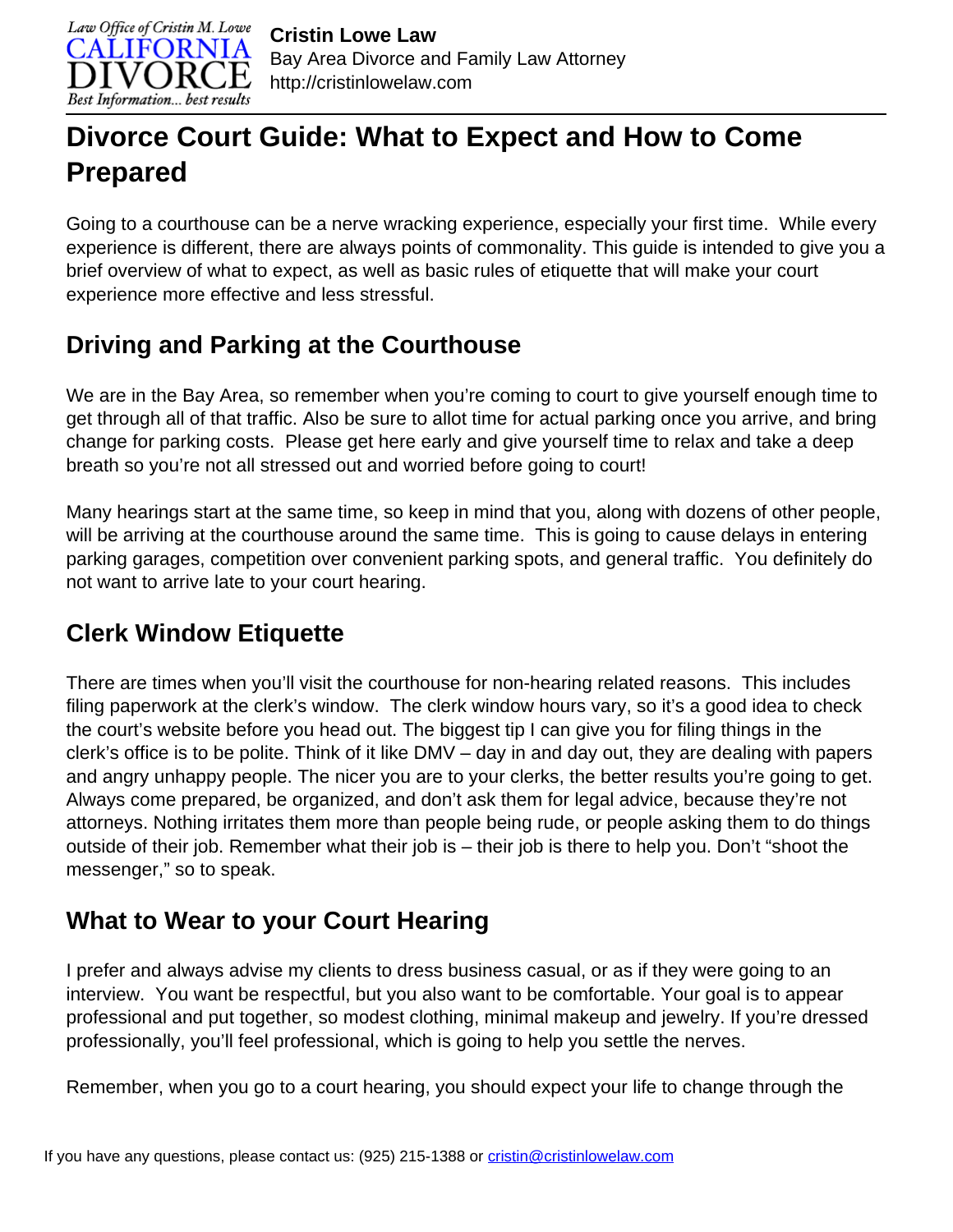

judge issuing court orders. The judge expects you to be respectful of the process, to respect the court, and to respect the legal system itself. It's likely that you're going to be nervous, but do your best to just fake it. The best way to fake it is with how you look. Wearing something nice, and specifically something that's going to give you confidence, will make you feel a lot better about the process.

# **Security and Entry at the Courthouse**

When you get to the courthouse, you're actually going to go through something similar to airport security.

Expect a line, and depending upon the day or time, expect a very long line. Add this into your timeline planning along with traffic and parking. Once you get to security, expect an experience very much like TSA. You're going to have to take off your shoes if you have metal in them, take off your belt and coat, and empty your pockets. No weapons or personal security items are allowed. One time, we had an associate attorney coming through with her pepper spray, and she not only held up the entire line, but she had her pepper spray permanently confiscated. To say she was a bit embarrassed would be an understatement. Some courthouses prohibit beverages, so it's a good idea to err on the side of caution and leave all liquids in the car. Once you get past the metal detectors, you're going to actually enter the main lobby of the courthouse itself.

If you followed my advice and arrived early, you'll have time to take care of any last-second things. This includes double checking the location of your courtroom, reviewing your paperwork to ensure all is in order, and making a pit stop at the bathroom.

# **Before the Hearing Begins**

Before your hearing, you need to "meet and confer" with the other side. That's basically fancy schmancy legalese for, "You need to talk to the other person beforehand about the issues before the court." The only exception is if there is a restraining order in existence. In all other situations, you definitely want to do participate in it beforehand. You'll hear the judges say it over and over again: "Did you meet and confer?" And it's not just you and the other party – it's also the attorneys. Attorneys are also expected to meet and confer as well. When you look at the calendar docket, you'll see that there are a lot of cases on for the morning of your hearing. If you think that you're the only case on that morning, you're in for a rude awakening. In reality, there's anywhere from eight to sometimes even over twenty cases heard per judge, per morning, so the more you can narrow down the issues, the better off you'll be. The judges are going to be much happier with you, and both sides will have clarity as to what the outstanding problems are. You're going to get better results and everyone's going to be a lot happier with the whole process.

When you arrive in front of your courtroom, look at the calendar outside of the door. Typically, there is going to be a list with all the names of the cases that are going to be heard that morning.